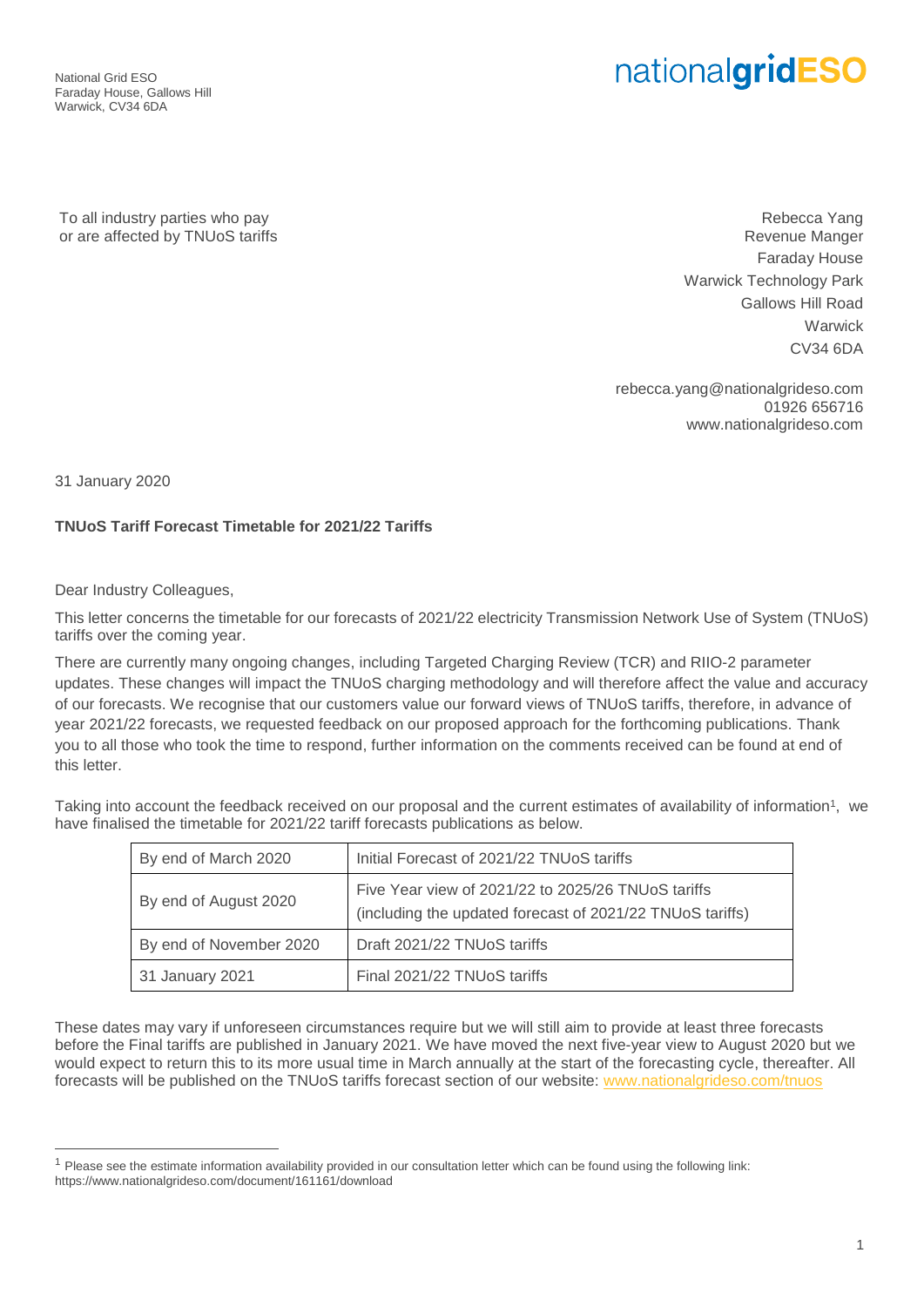We will continue to engage with you on the analysis that we can provide in our forecasts via the Transmission Charging Methodology Forum (TCMF). The next TCMF meeting is on 6<sup>th</sup> February.

If you have any queries, please contact us on 01926 654633.

Yours faithfully

**Rebecca Yang** Revenue Manager